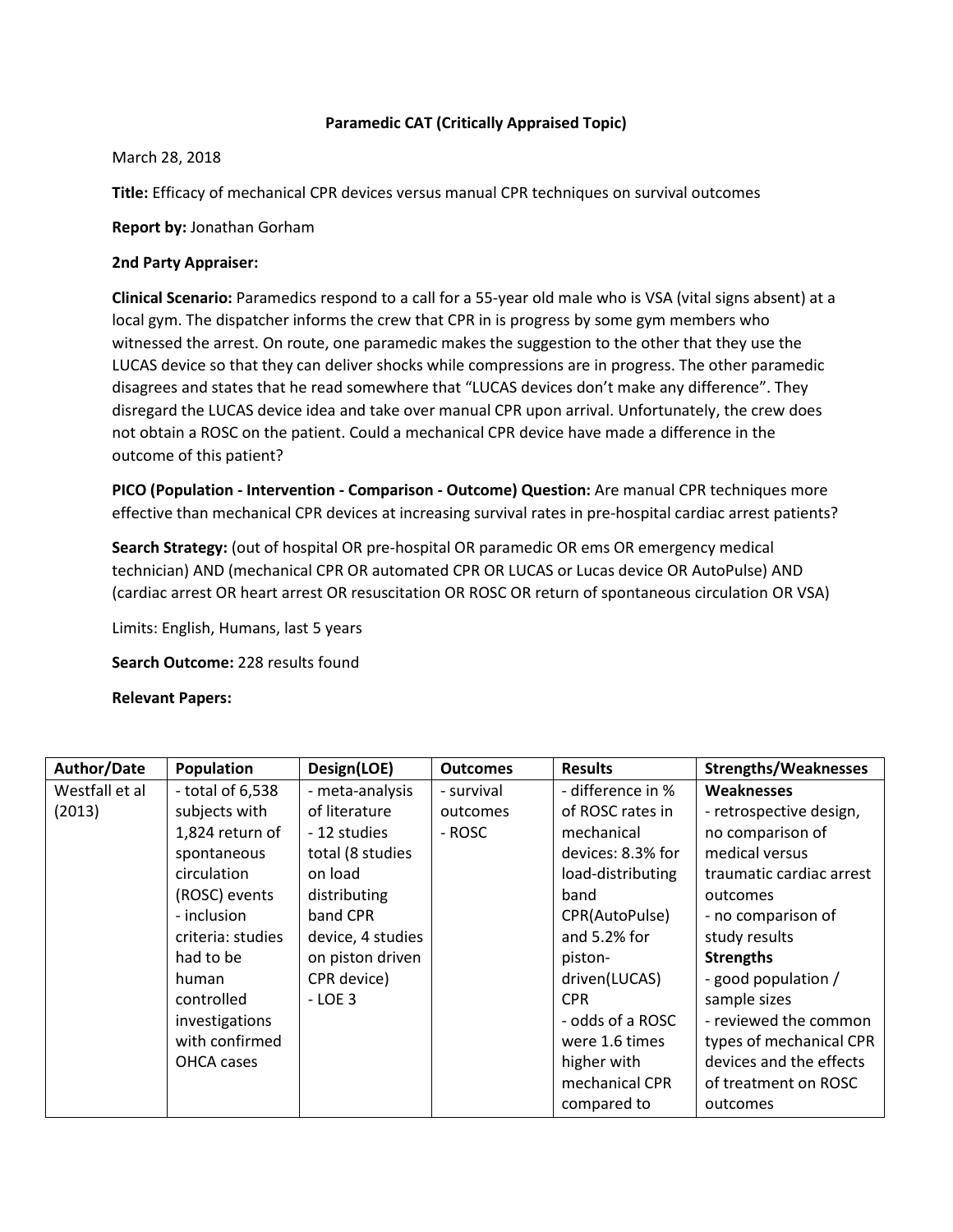| Author / Date | Population /     | Design / LOE    | <b>Outcomes</b> | <b>Results</b>     | <b>Strengths/Weaknesses</b> |
|---------------|------------------|-----------------|-----------------|--------------------|-----------------------------|
|               | Sample           |                 |                 |                    |                             |
| Zeiner et al  | - enrolled 948   | - single-center | - survival      | - manual CPR       | Weaknesses                  |
| (2015)        | out of hospital  | observational   | outcomes        | resuscitation      | - retrospective design,     |
|               | cardiac arrest   | trial           | - ROSC          | patients were      | factors affecting ROSC      |
|               | patients over a  | - patient data  | - neurological  | more likely to     | outcomes varied             |
|               | 12 months        | was gathered    | outcomes        | attain sustained   | between the control         |
|               | period           | from run-       |                 | ROSC ( $n = 201$ ) | groups                      |
|               | - 655 patients   | reports and     |                 | 30.6%) compared    | - some patients had         |
|               | (69.8%)          | written event   |                 | to those receiving | physician and               |
|               | received manual  | recordings      |                 | mechanical CPR     | paramedic response,         |
|               | CPR, 283         | $-$ LOE 2       |                 | $(n = 65, 23.0\%)$ | and others only had         |
|               | patients (30.2%) |                 |                 | - 73.4% of the 30- | paramedic response          |
|               | received         |                 |                 | day survivors      | <b>Strengths</b>            |
|               | mechanical CPR   |                 |                 | reached a CPC      | - good population /         |
|               | - 343 (36.6%) of |                 |                 | $1/2$ within the   | sample sizes                |
|               | the patients     |                 |                 | manual CPR         | - reviewed the              |
|               | were female      |                 |                 | subgroup           | neurological outcomes       |
|               | - transported by |                 |                 | - 56.8% of the     | of patients who did         |
|               | the Municipal    |                 |                 | patients within    | obtain a ROSC and           |
|               | Ambulance        |                 |                 | the mechanical cc  | compared the two            |
|               | Service of       |                 |                 | subgroup had       | groups outcomes             |
|               | Vienna, Austria  |                 |                 | good neurological  | - focused data              |
|               |                  |                 |                 | outcome            | collection                  |
|               |                  |                 |                 |                    |                             |

## **Comments**

There were some challenges with the PICO question in regards to the comparative aspects and factors affecting outcomes. Most of the studies reviewed had very conflicting results and conclusions about which method of CPR delivery increases survival rates. The studies reviewed were all retrospective designs with varying sample sizes, factors, and populations. However, factors that were commonly agreed upon in regards to increasing survivability of cardiac arrests were: initiation of prompt CPR, minimum interruptions in time on the chest, and good CPR quality.

The two studies had two completely different conclusions about mechanical CPR improves outcomes for out of hospital cardiac arrest patients in comparison to manual CPR techniques. Westfall et al (2013) found that the odds of attaining a ROSC were 1.6 times higher in OHCA patients who received mechanical CPR in comparison to manual CPR techniques. However, Zeiner et al (2015) found that OHCA patients who received manual CPR were more likely to attain a sustained ROSC (n = 201, 30.6%) compared to those receiving mechanical CPR (n = 65, 23.0%).

Westfall et al's (2013) study cannot be related to our system due to the presence of emergency physicians on scene for some of the OHCA patients. Also, Zeiner et al's (2015) population and sample size was made up of Austrian patients who were only being transported to one healthcare centre in